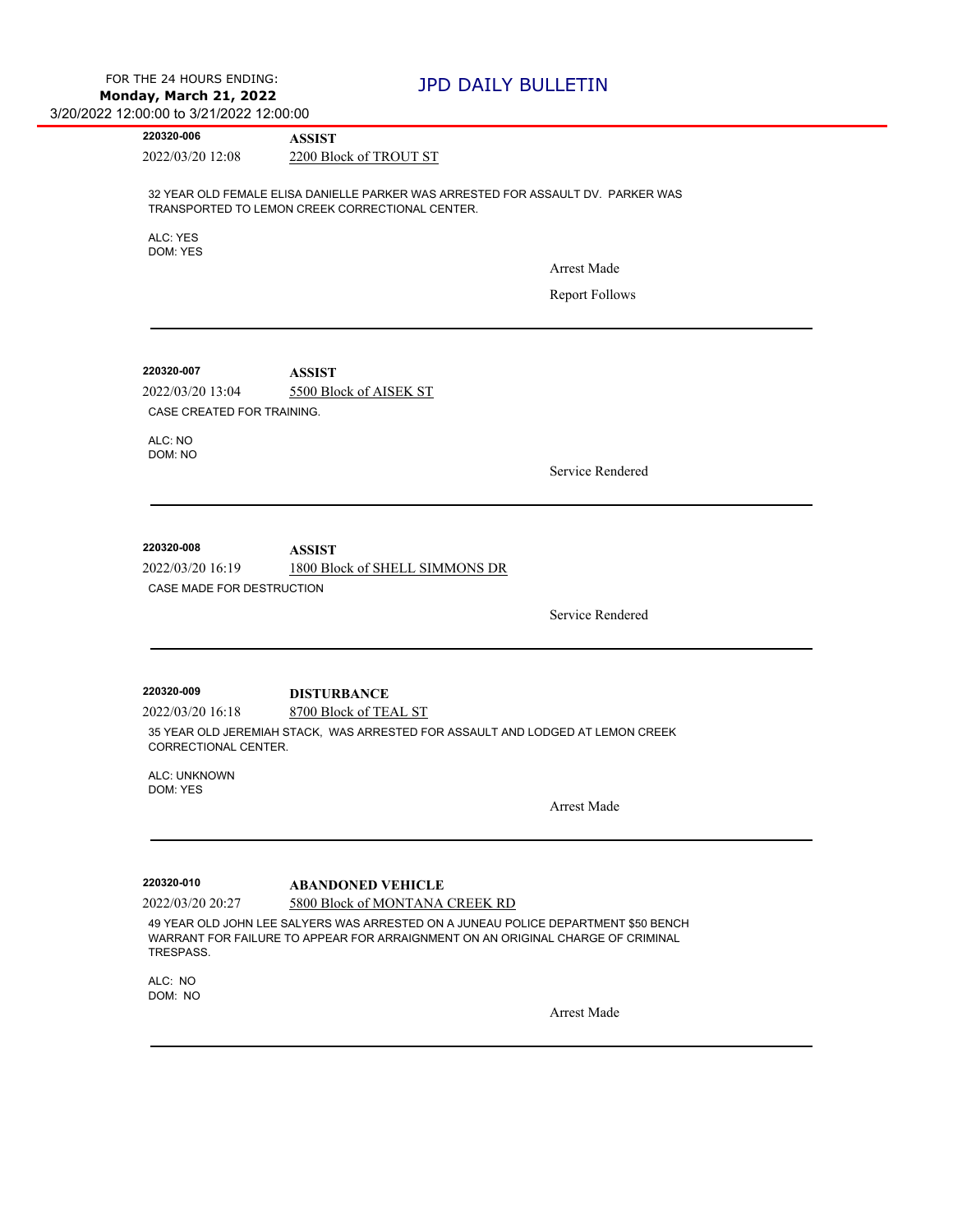| 220320-011                                                                         | <b>TRAFFIC STOP</b>                                                                                                                                                      |  |
|------------------------------------------------------------------------------------|--------------------------------------------------------------------------------------------------------------------------------------------------------------------------|--|
| 2022/03/20 21:54                                                                   | 6500 Block of GLACIER HWY                                                                                                                                                |  |
|                                                                                    |                                                                                                                                                                          |  |
| 40 YEAR OLD MALE NATHAN JAMES NICHOLS WAS CITED/RELEASE FOR DRIVING WHILE REVOKED. |                                                                                                                                                                          |  |
| ALCOHOL: NO                                                                        |                                                                                                                                                                          |  |
| <b>DOMESTIC: NO</b>                                                                |                                                                                                                                                                          |  |
|                                                                                    | <b>Arrest Made</b>                                                                                                                                                       |  |
|                                                                                    |                                                                                                                                                                          |  |
|                                                                                    |                                                                                                                                                                          |  |
|                                                                                    |                                                                                                                                                                          |  |
| 220320-012                                                                         | <b>FIGHT</b>                                                                                                                                                             |  |
| 2022/03/20 23:29                                                                   | 800 Block of TENTH ST                                                                                                                                                    |  |
| CENTER.                                                                            | 35 YEAR OLD JEFFREY CHARLES GARRISON WAS ARRESTED FOR TWO COUNTS OF ASSAULT AND ONE<br>COUNT OF DISORDERLY CONDUCT. GARRISON WAS TRANSPORTED TO LEMON CREEK CORRECTIONAL |  |
|                                                                                    |                                                                                                                                                                          |  |
| ALC: YES<br>DOM: NO                                                                |                                                                                                                                                                          |  |
|                                                                                    | <b>Arrest Made</b>                                                                                                                                                       |  |
|                                                                                    |                                                                                                                                                                          |  |
|                                                                                    |                                                                                                                                                                          |  |
|                                                                                    |                                                                                                                                                                          |  |
| 220321-001                                                                         | <b>RUNAWAY</b>                                                                                                                                                           |  |
| 2022/03/21 08:18                                                                   | 8500 Block of STEEP PL                                                                                                                                                   |  |
|                                                                                    | REPORT OF A RUNAWAY 14 YEAR OLD FEMALE WHO LATER RETURNED HOME.                                                                                                          |  |
|                                                                                    |                                                                                                                                                                          |  |
| ALCOHOL: UNK<br>DOMESTIC: NO                                                       |                                                                                                                                                                          |  |
|                                                                                    | <b>Report Follows</b>                                                                                                                                                    |  |
|                                                                                    |                                                                                                                                                                          |  |
|                                                                                    |                                                                                                                                                                          |  |
|                                                                                    |                                                                                                                                                                          |  |
| 220321-002                                                                         | <b>CONDITIONS VIOLATION</b>                                                                                                                                              |  |
| 2022/03/21 09:07                                                                   | <b>JUNEAU AREA</b>                                                                                                                                                       |  |
| CONTACTING HER.                                                                    | 36 YEAR OLD FEMALE REPORTED A 38 YEAR OLD MALE VIOLATED CONDITIONS OF RELEASE BY                                                                                         |  |
| ALC: UNK                                                                           |                                                                                                                                                                          |  |
| DOM: NO                                                                            |                                                                                                                                                                          |  |
|                                                                                    | <b>Report Follows</b>                                                                                                                                                    |  |
|                                                                                    |                                                                                                                                                                          |  |
|                                                                                    |                                                                                                                                                                          |  |
|                                                                                    |                                                                                                                                                                          |  |
| 220321-003                                                                         | <b>LITTER VIOLATION</b>                                                                                                                                                  |  |
| 2022/03/21 09:55                                                                   | <b>SUNNY DR</b>                                                                                                                                                          |  |
|                                                                                    | 42 YEAR OLD MALE BUCK MILLS WAS CITED AND RELEASED FOR DRIVING WITHOUT A VALID LICENSE.                                                                                  |  |
| ALC: NO                                                                            |                                                                                                                                                                          |  |
| DOM: NO                                                                            |                                                                                                                                                                          |  |
|                                                                                    | <b>Arrest Made</b>                                                                                                                                                       |  |
|                                                                                    |                                                                                                                                                                          |  |